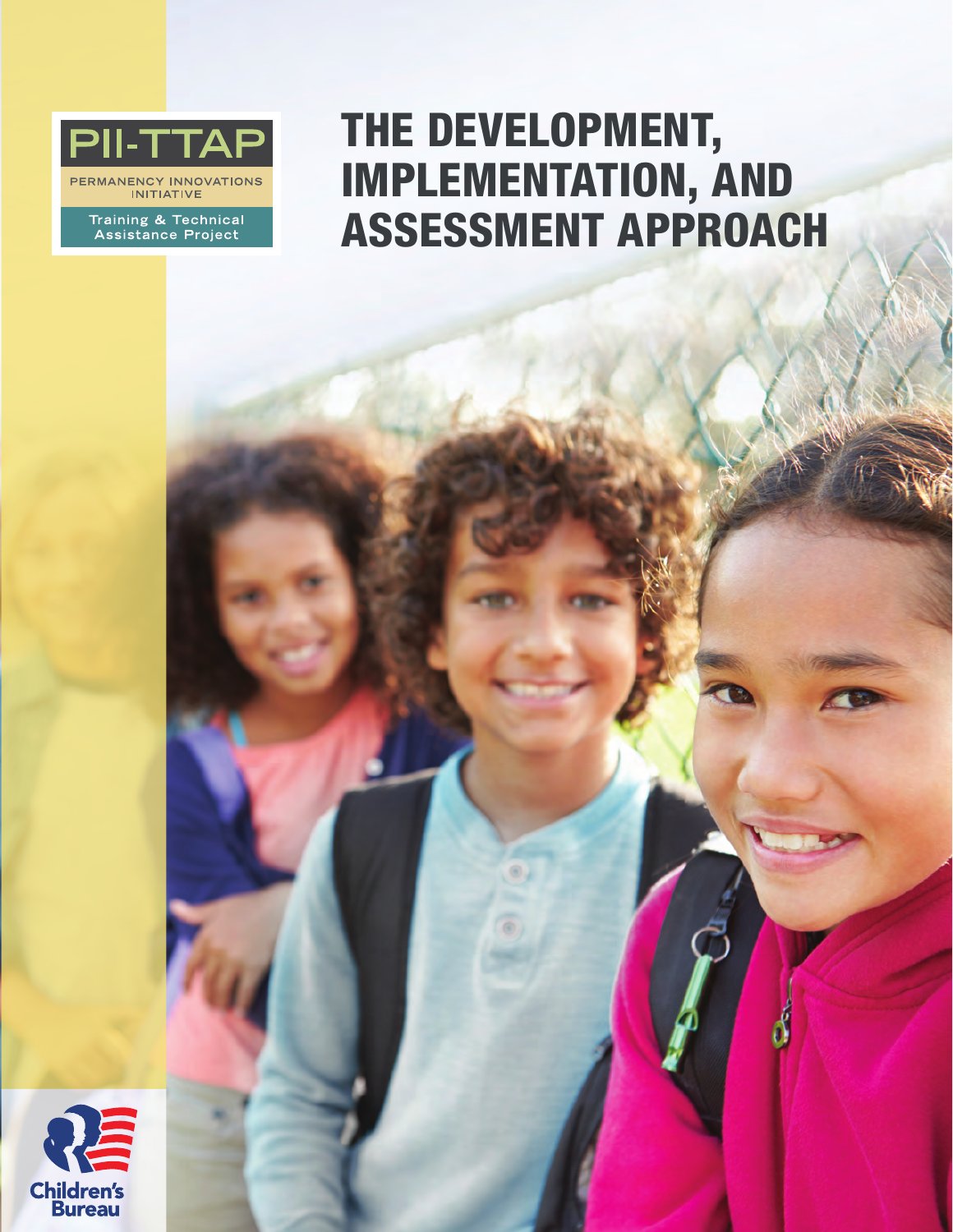## **Acknowledgements**

To support the Permanency Innovations Initiative (PII) Grantees in better meeting the needs of children and families, the PII Training and Technical Assistance Project (PII-TTAP) team created the Development, Implementation, and Assessment Approach (the Approach). The Approach helps organizations develop new innovations or adapt existing ones and effectively implement them to ultimately improve outcomes for children and families. This Approach was created by:

#### JBS international, inc.

Tori Russell Roseana Bess Mary Jane Peck Emily Fisher Jacquelyn Spangler Hung Pho

Center for the Support of Families Will Hornsby

NiRN Karen Blase Allison Metz Dean Fixsen

#### Suggested citation:

Permanency Innovations Initiative Training and Technical Assistance Project. (2016). *The development, implementation, and assessment approach*. Washington, DC: U.S. Department of Health and Human Services, Administration for Children and Families, Children's Bureau.

This document was created under JBS International, Inc. Contract No. HHSP23320095638WC funded by the Children's Bureau, Administration for Children and Families, U.S. Department of Health and Human Services. Subcontractors under this contract include: the Center for the Support of Families and the National Implementation Research Network (NIRN) at the University of North Carolina Frank Porter Graham Child Development Institute<sup>1</sup>.

<sup>1</sup> NIRN was actively involved in PII-TTAP from October 2010 through June 2015.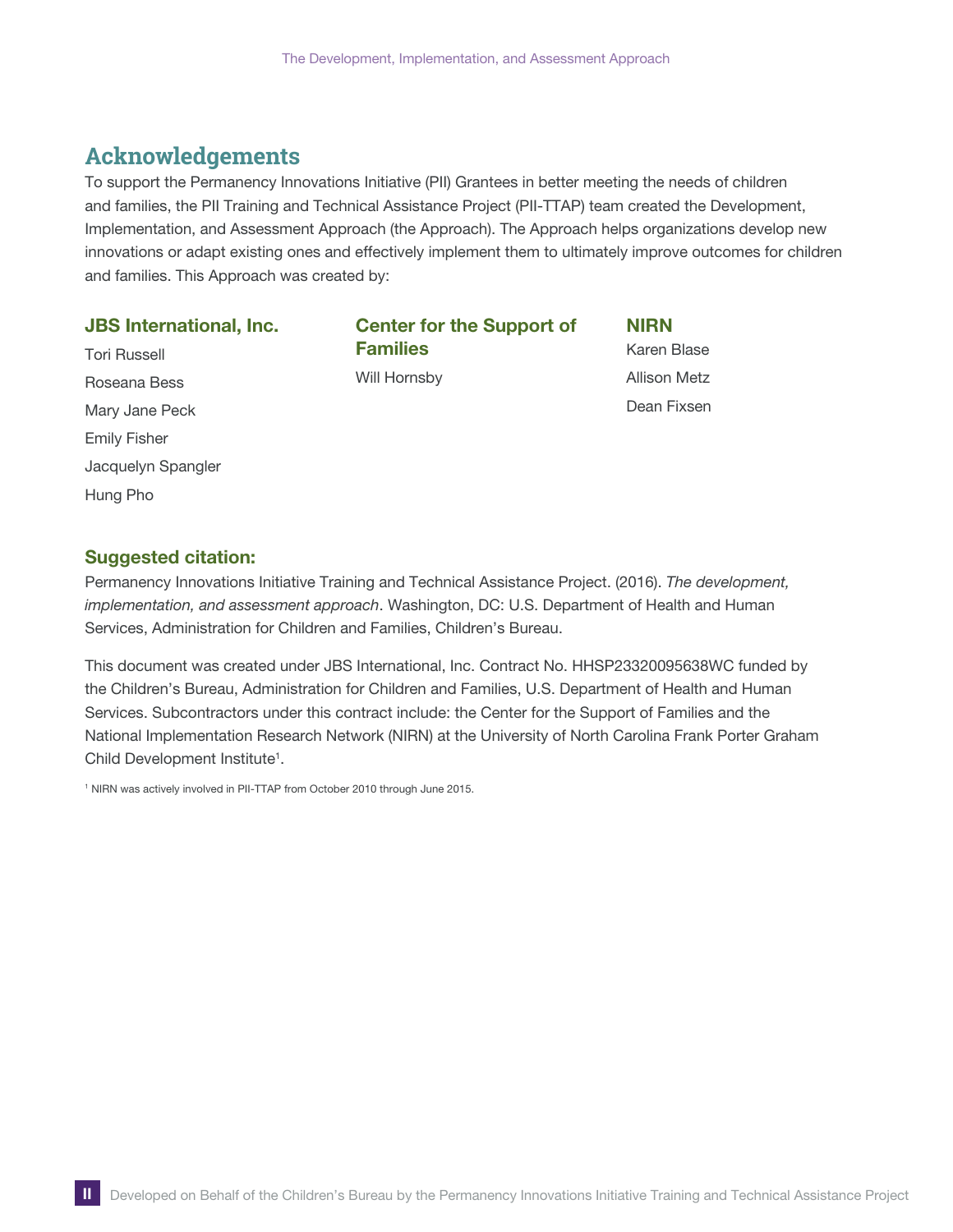# TABLE OF CONTENTS

| Overview of the Development, Implementation, and Assessment Approach [11] Overview of the Development, Implementation, and Assessment Approach |
|------------------------------------------------------------------------------------------------------------------------------------------------|
|                                                                                                                                                |
| Ten Steps Plus Teaming and Communication Linkages <b>constructs of Steps Plus Teaming</b> 3                                                    |
|                                                                                                                                                |
| Details of the Development, Implementation, and Assessment Approach manufacture of the Development, 1                                          |
|                                                                                                                                                |
|                                                                                                                                                |
|                                                                                                                                                |
| Initial Implementation Stage (and according to the control of the control of the control of the control of the                                 |
|                                                                                                                                                |
|                                                                                                                                                |
|                                                                                                                                                |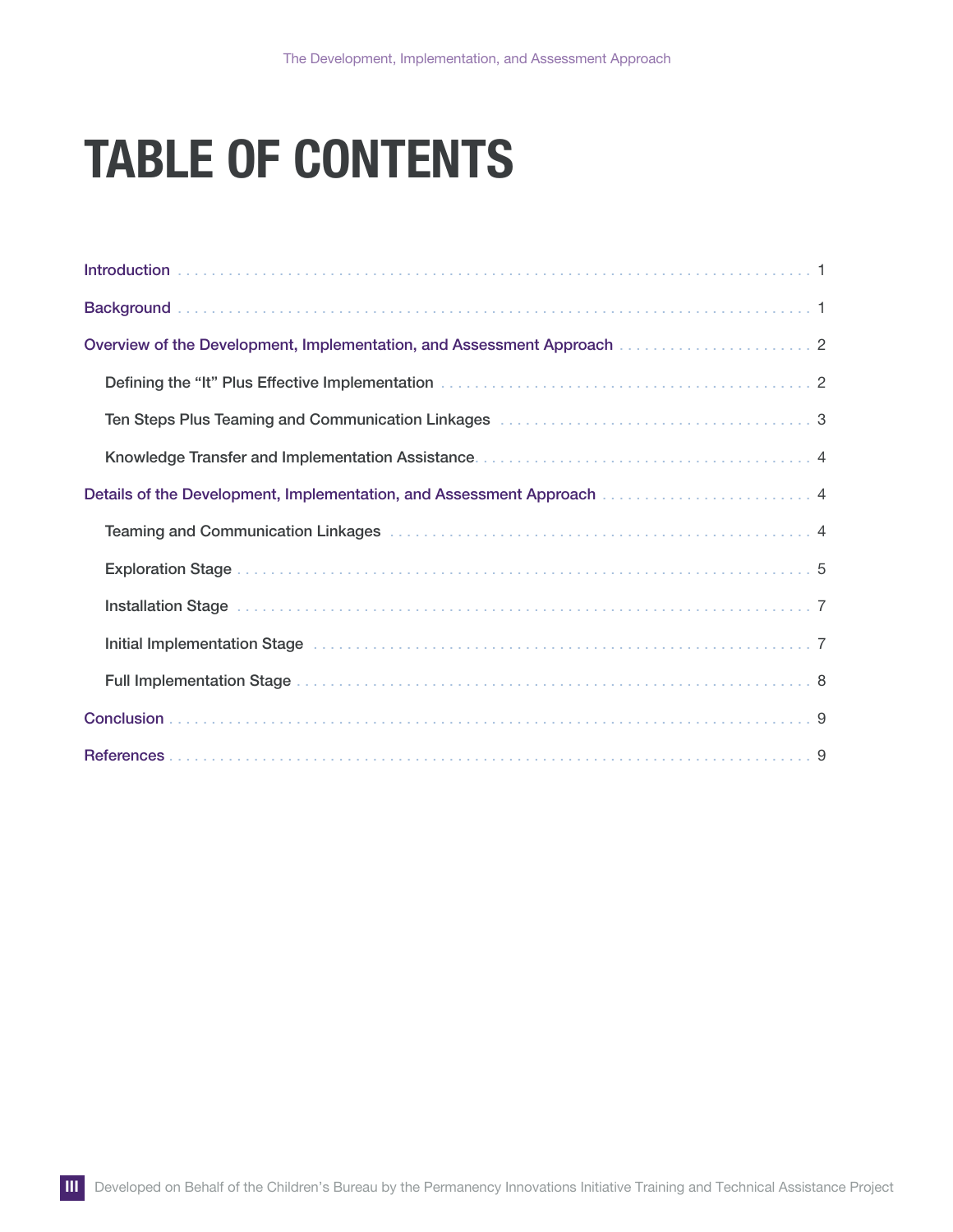# <span id="page-3-0"></span>The Development, Implementation, and Assessment Approach

# **Introduction**

The trend in recently published literature has focused on the use of evidence-supported interventions (ESIs)2 and their proper implementation in health and behavioral health settings, yet the literature often overlooks the implementation of these practices in social work settings (Manuel et al, 2009). While multiple implementation frameworks exist, the Development, Implementation, and Assessment Approach (the Approach) is unique in its documented, practical application in child welfare settings. It assumes that implementation in a child welfare setting is complex and doing it right requires a systematic approach. The Approach delivers best practices in implementation science, helping public, private, and Tribal child welfare organizations develop innovations or adapt existing ones and effectively implement them to ultimately improve outcomes for children and families. This document describes the Approach.

# **Background**

The Approach presented below builds on work completed with Permanency Innovations Initiative (PII) Grantees. PII is a 5-year, \$100 million initiative

underway since 2010 that includes six Grantees, $3$ each with an innovation designed to help a specific subgroup of children leave foster care in less than 3 years.4 The project combines requirements for purposeful application of implementation science, rigorous evaluation, and coordinated dissemination of findings. PII aims to:

- ∙ Implement innovative strategies, informed by relevant literature, to reduce long-term foster care stays and to improve child outcomes
- ∙ Use an implementation science framework enhanced by child welfare expertise to guide technical assistance activities
- ∙ Rigorously evaluate the validity of research-informed innovations and adapted ESIs in reducing long-term foster care
- ∙ Build an evidence base and disseminate findings to build knowledge in the child welfare field

This integration of implementation science and program evaluation is intended to build or enhance the capacity of child welfare agencies to develop, implement, and evaluate research-informed innovations and adapted ESIs and to provide evidence about program effectiveness. An overarching objective of PII is to increase the number of ESIs available to the child welfare community. To this end, the integration of implementation science and program evaluation in PII focuses on clearly operationalizing the innovation and on the infrastructure needed to support practitioners' implementation of the innovations with fidelity to ensure there is a well-defined program to evaluate.

## The federal government is supporting PII Grantees as they implement and evaluate their interventions through

4 At the time of this printing, PII Grantees are in a no-cost extension period.

<sup>&</sup>lt;sup>2</sup> Evidence-supported interventions are specific, well-defined policies, programs, and services that have shown the potential, through rigorous evaluation, to improve outcomes for children and families (Framework Workgroup, 2014).

<sup>&</sup>lt;sup>3</sup> The PII Grantees include: Arizona Department of Economic Security; Califomia Department of Social Services; Illinois Department of Children and Family Services; Los Angeles LGBT Center; University of Kansas; and Washoe County, Nevada Department of Social Services. For more information about Grantees' target populations and interventions, please visit http://www.acf.hhs.gov/programs/cb/resource/pii-project-resources.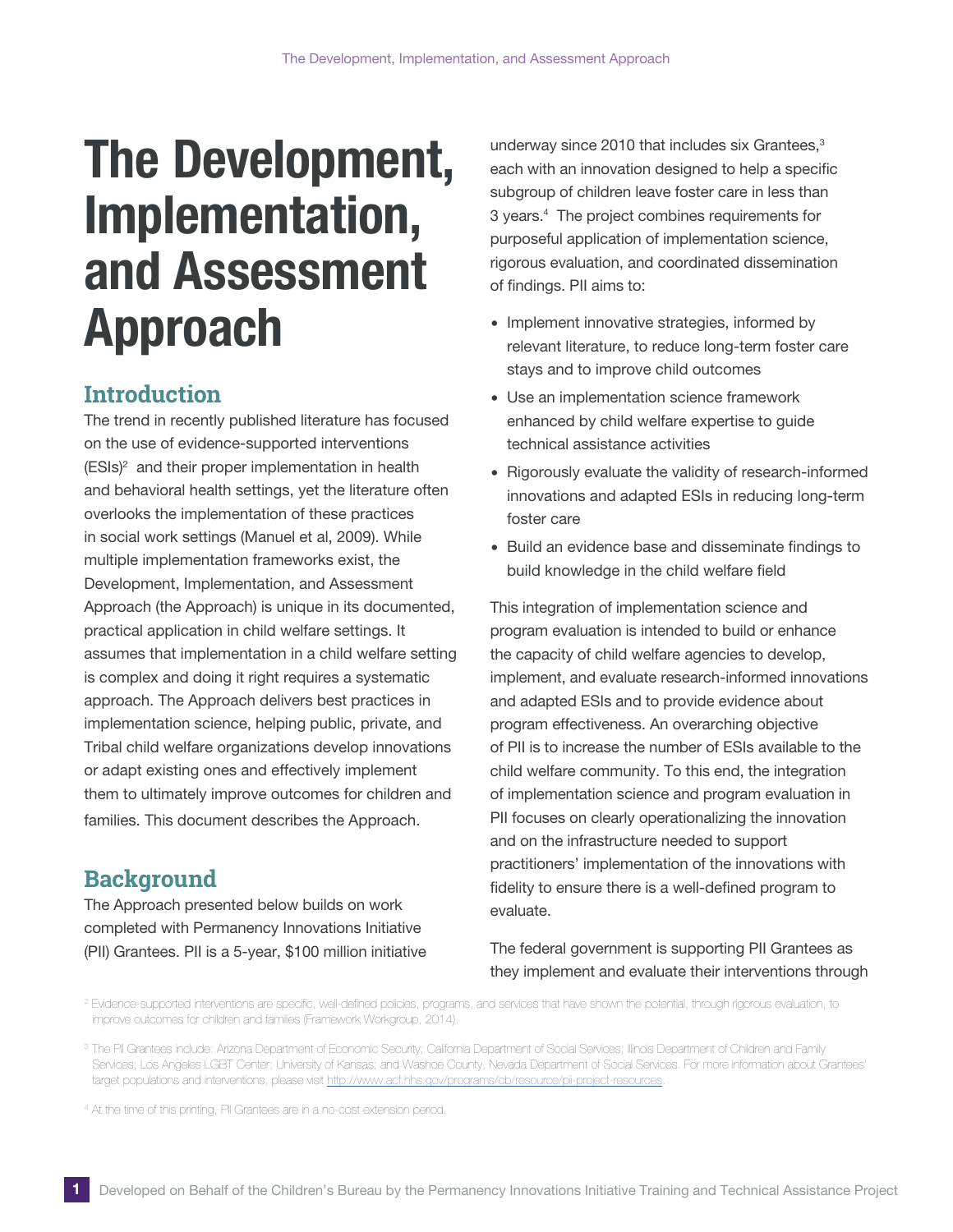<span id="page-4-0"></span>two offices within the Administration for Children and Families. Through the PII Training and Technical Assistance Project (PII-TTAP), the Children's Bureau is providing training and technical assistance (T/TA) to PII Grantees to strengthen their use of best practices in implementation. The Office of Planning, Research and Evaluation is supporting rigorous within-site and cross-site evaluations of PII Grantees' interventions. This support provides an opportunity for PII Grantees to receive ongoing T/TA focused on using best practices in implementation science and to work hand-in-hand from the beginning of the implementation process with an evaluation team that assists with creating measures and collecting and analyzing data required for rigorous evaluation of implementation and outcomes.

JBS International, Inc. leads the PII-TTAP team in partnership with the National Implementation Research Network (NIRN) at the University of North Carolina at Chapel Hill Frank Porter Graham Child Development Institute<sup>5</sup> and the Center for the Support of Families. The Approach draws largely on NIRN's active implementation frameworks.

## **Overview of the Development, Implementation, and Assessment Approach**

The overall goal of PII-TTAP is to support the PII Grantees in better meeting the needs of children and families by developing or adapting, implementing, and scaling up innovations in child welfare. The T/TA team used the

Approach to accomplish this goal, building PII Grantees' capacity for implementation through detailed explanations and coaching about implementation activities, knowledge dissemination, and tools for effective application and transfer of learning. The Approach incorporates best practices and lessons from its application in the child welfare field. With the goal of developing and implementing ESIs, several steps in the Approach involve research and the use of data and other researchbased information for decision-making processes. The Approach also provides a clear framework for defining and effectively implementing an innovation.

## Defining the "it" Plus Effective implementation

The Approach adheres to the theory that there needs to be a well-defined innovation or "it" and effective implementation to improve child and family outcomes. One without the other will not achieve the desired goal. This concept is commonly displayed as a mathematical equation (shown in Figure 1 below). 6

A well-defined innovation is one that clearly outlines what a practitioner or worker needs to do or say to deliver the innovation as it was designed. Effective implementation addresses the infrastructure (e.g., teaming structure, coaching, and system partnerships) needed to support practitioners' implementation of the innovation with fidelity. It is essential to combine effective implementation with a well-defined innovation to reach the goal of improved outcomes.

Figure 1. Interventions, implementation, and outcomes



<sup>5</sup> NIRN was actively involved in PII-TTAP from October 2010 through June 2015.

<sup>6</sup> National Implementation Research Network (NIRN): http://nirn.fpg.unc.edu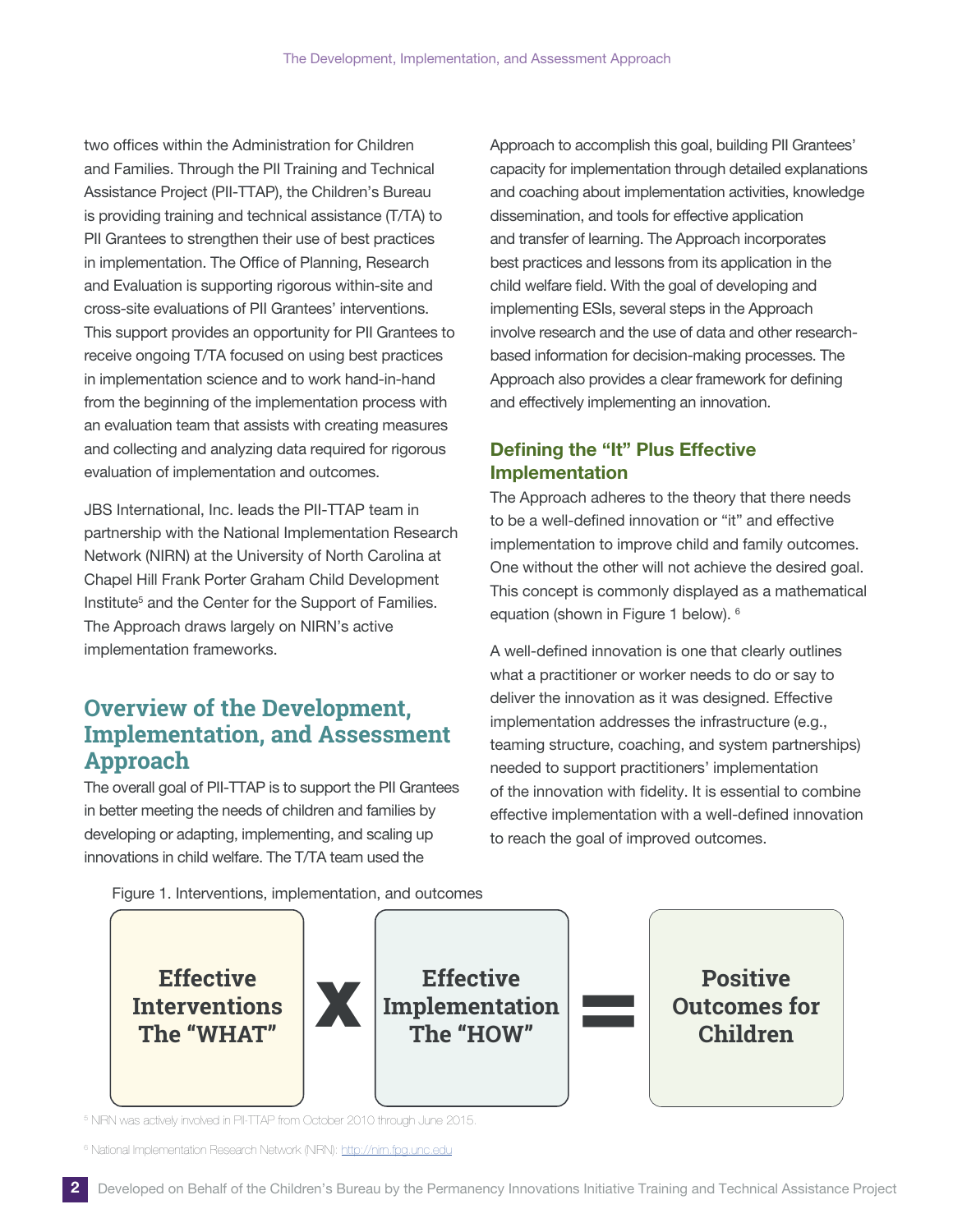## <span id="page-5-0"></span>Ten Steps Plus Teaming and Communication Linkages

The Approach involves activities that can be organized within four implementation stages: exploration, installation, initial implementation, and full implementation.7 Early steps in the Approach focus on strategic planning: correctly identifying the problem, developing a theory of change, and selecting solutions to these problems. Later steps are focused on clearly operationalizing the innovation and the implementation supports,<sup>8</sup> effectively using data to make improvements in the innovation and the implementation supports, and focused planning to sustain desired outcomes.

Figure 2 shows the process of the Approach through the four stages of implementation and the progression of the 10 steps. Teaming and Communication Linkages is placed in the center of the 10-step

process, as functional teaming and strategic communication provide a critical foundation for the entire implementation process. In this diagram, the Approach appears to be linear, but some iteration of steps and overlap of conceptual emphasis is required to effectively implement an innovation. Implementation is complex, and it takes time to effectively move through the four stages, though implementing or adapting an existing ESI may decrease time spent completing some activities. The Approach allows child welfare organizations to enter the implementation process at any point. Ideally, however, agencies that enter later in the process would complete early planning and assessments suggested in the Approach, as these activities lay the groundwork for implementing an innovation with fidelity and thus preparing it for evaluation.

Figure 2. Development, Implementation, and Assessment Approach



<sup>7</sup> The four stages are based on the NIRN Active Implementation Stages.

<sup>8</sup> Implementation Supports are "Interactive processes . . . integrated to maximize their influence on staff behavior and the organizational culture providing an infrastructure for successful implementation of an innovation." (Fixsen et al, 2005).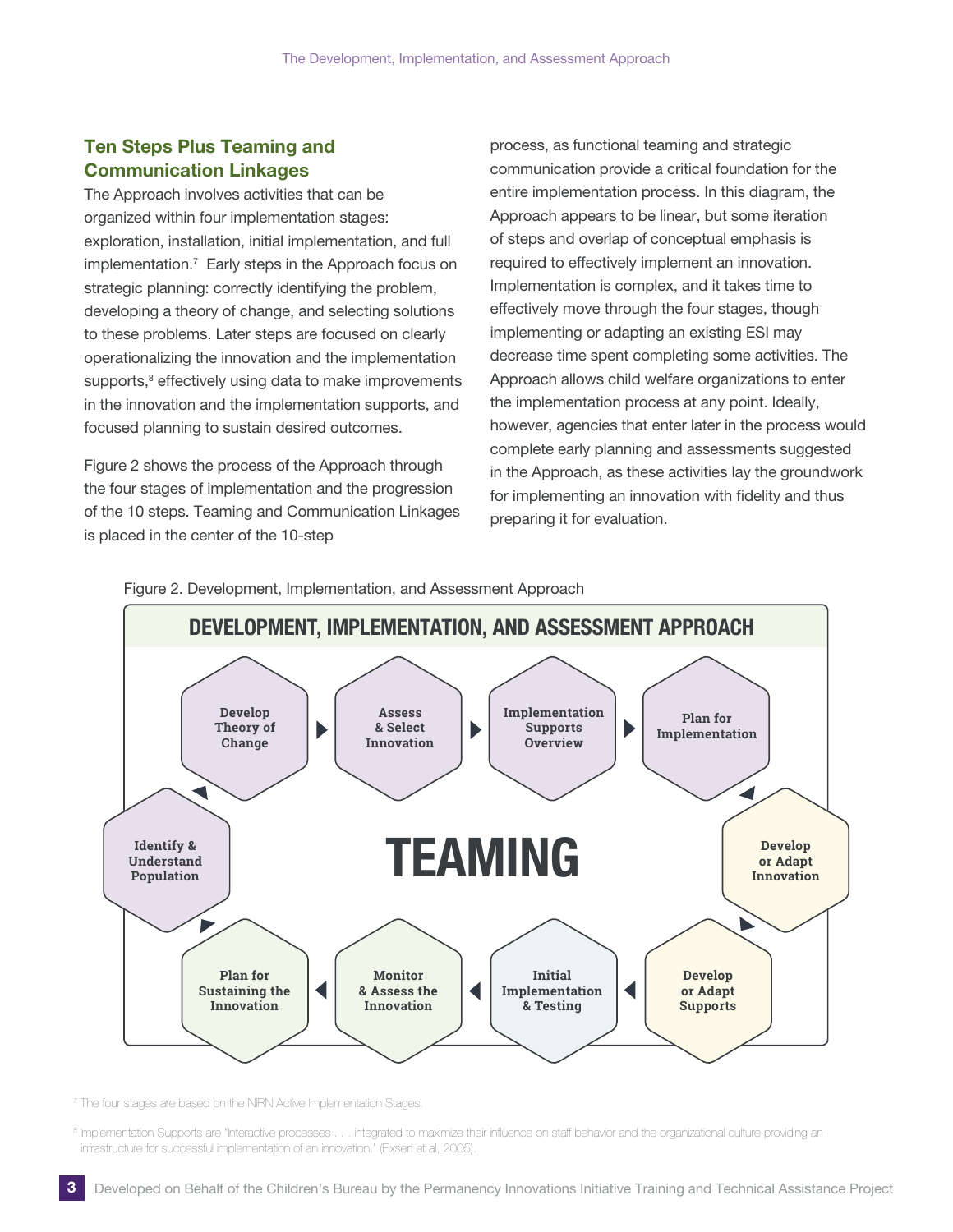## <span id="page-6-0"></span>Knowledge Transfer and implementation Assistance

The PII-TTAP team has developed three products (to be released in 2016), each with a different level of interactivity, to support the transfer of learning and to assist public, private, and Tribal organizations' use of the Approach. The first product is the *Guide to Developing, Implementing, and Assessing an Innovation* (the Guide), a five-volume PDF that includes content, tests of understanding, tools, and examples to assist with applying the Approach. In addition to the Guide, the PII-TTAP team created the *Development, Implementation, and Assessment Toolkit* (the Toolkit), a virtual T/TA website that includes virtual hosts, automated tools, and interactive training modules with activities, knowledge checks, and video clips of PII Grantees.<sup>9</sup> The Toolkit provides a more intensive, interactive transfer of learning than the Guide. The PII-TTAP team is creating a manual to support the transfer of learning and to assist the target audience in applying the Approach through T/TA. The manual *(Providing Technical Assistance to Build Implementation Capacity in Child Welfare: A Manual based on the Development, Implementation, and Assessment Approach)* is intended to be used by T/TA providers who are supporting public, private, and Tribal child welfare organizations in applying the Approach.<sup>10</sup>

The relationship between the Approach and these methods of knowledge transfer and implementation assistance are presented in Figure 3 below.

# **Details of the Development, Implementation, and Assessment Approach**



### Teaming and Communication Linkages

Strong teams with the appropriate skills, levels of authority, and organizational affiliations are at the center of all change initiatives. The teaming and communication processes of the Approach include activities that precede the exploration stage of implementation and should be applied throughout the implementation process. They include assembling effective teams critical to implementation success; developing a plan for team interaction; writing a charter that defines the purpose, mission, roles, responsibilities, and timelines for the implementation team; and developing a strategy to ensure that teams communicate with maximum efficiency.

Figure 3. Knowledge Transfer and Implementation Assistance



9 The Toolkit is currently under review by the Children's Bureau and is scheduled to be released in 2016.

10 The Manual will be released in 2016.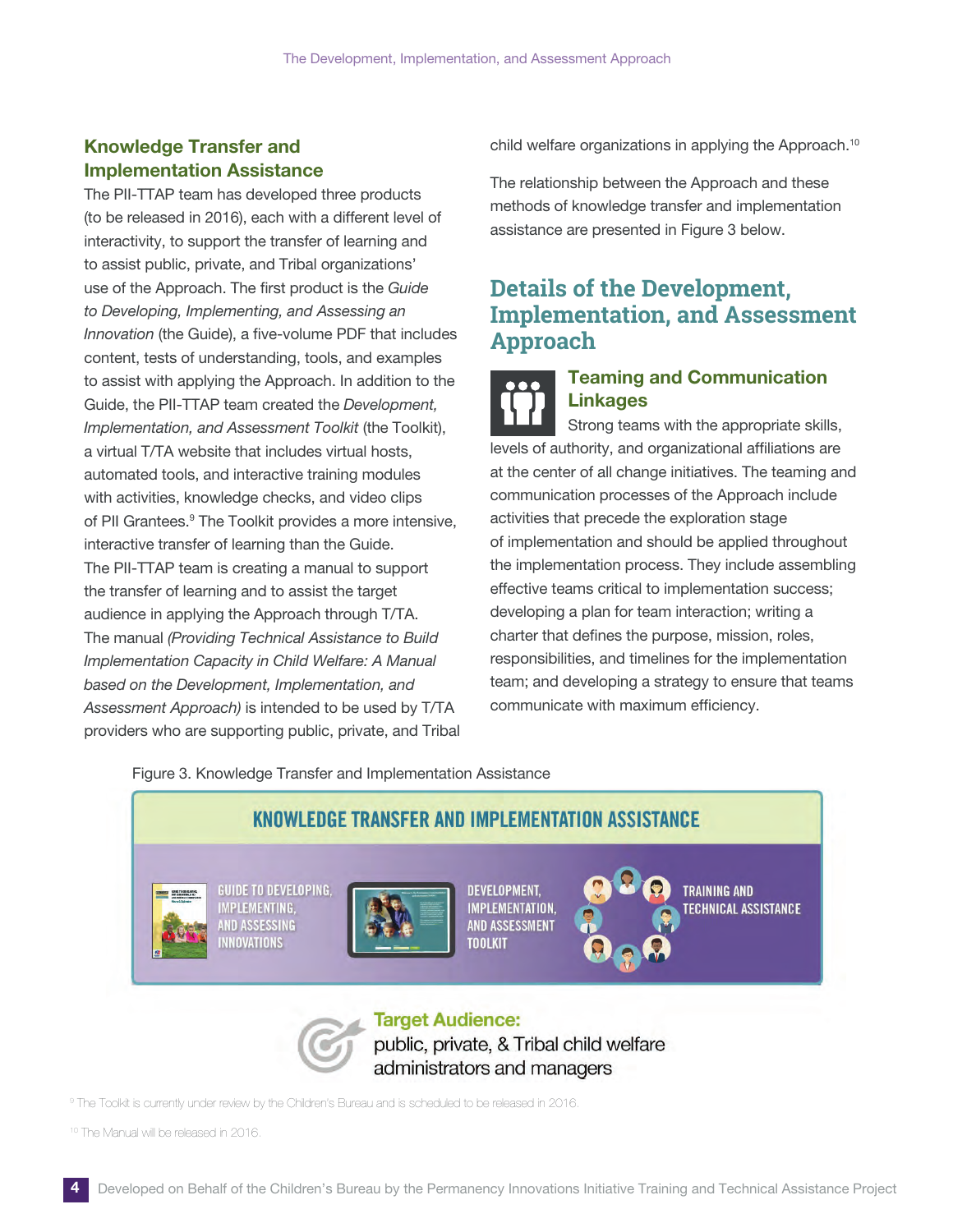#### <span id="page-7-0"></span>Teaming Structures

Integral to the Approach is the purposeful development of a network of teams (teaming structures) that follow carefully designed communication strategies for sharing information and feedback across teams and appropriately connecting to, and interfacing with, existing organizational management teams. These teams, led by an implementation team, attend to the key implementation functions and ensure that the initiative continues to move forward. The teams are critical to coordinating buy-in for implementation of the innovation and facilitating communication between leadership and internal and external stakeholders.

#### Building Teams and Writing Team Charters

Selecting or partnering with the right people is important as the implementation team and other teams are developed. Once teams are formed, team charters help clarify the purpose, communication process, core features and functions of each team and outline values and ways of work to guide teams.

#### Developing a Communication Strategy

A team communication strategy specifies the frequency and methods of communication between members of the implementation team and associated teams or task groups, if such groups are created. A stakeholder communication strategy outlines how and when a team will provide information and/ or actively involve agency leadership, agency staff, community partners, contracted providers, courts, attorneys/GALs, sister agencies, and other external stakeholders in two-way communication.

As the work of the implementation team progresses, its members will continue to monitor and supervise all associated teams and team members, ensuring that tasks are completed in a timely manner and that communication linkages help to solve problems and resolve challenges.



#### Exploration Stage

The purpose of the exploration stage is to: (1) create readiness for change (i.e., create a hospitable environment for implementing an innovation); (2) examine the degree to which the proposed innovations meet the needs of children and families; and (3) determine whether the innovations are appropriate, and implementation is feasible. In other words, the exploration stage involves assessing the potential match between community needs and the proposed innovation, making a decision whether to proceed with implementation, and planning for organizational change that creates an environment that is open to implementing a new innovation (Fixsen et al., 2005).

The Approach organizes the following five steps within the exploration stage:

- ∙ Identify the Problem and Understand the Target Population
- ∙ Develop a Theory of Change
- Assess and Select an Innovation
- ∙ Implementation Supports Overview
- ∙ Plan for Implementation

### Step 1. Identify the Problem and Understand Target Population(s)

This critical exploration step focuses on several research-oriented activities that help agencies and organizations clearly identify the problem they want to address, understand the target population to be served, define the outcomes of interest, and identify the needs of the target population. This initial work creates a foundation for the selection or development of an innovation that has the best chances of addressing the identified problem. It also serves to provide important information for guiding the implementation of the innovation.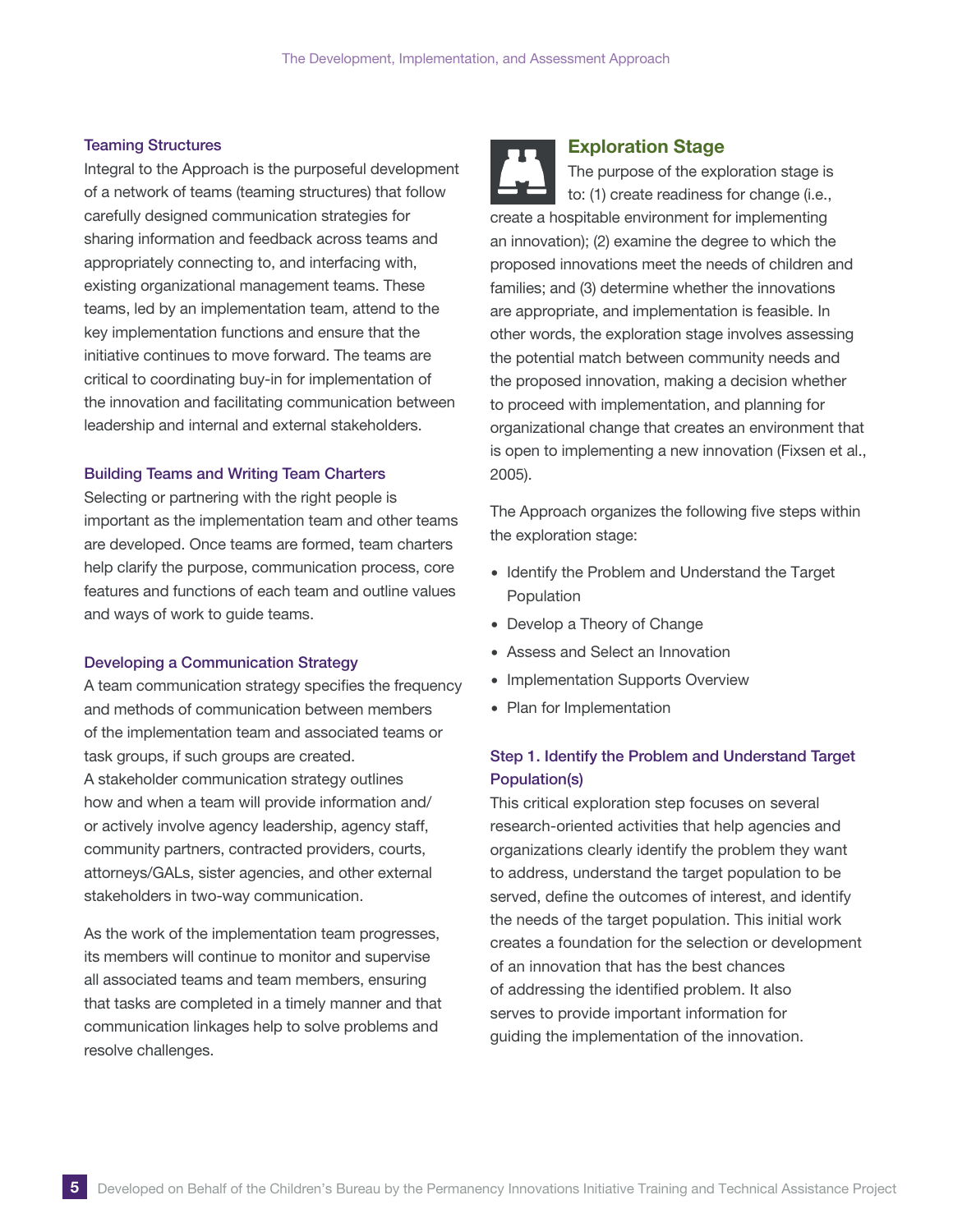#### Step 2. Develop a Theory of Change

This exploration activity involves developing a theory of change, or a hypothesis, that describes the root cause(s) of the problem, the desired outcomes, and how the innovation will help to reach those outcomes. A theory of change provides direction for how and why change will happen in a particular practice, program, or organizational system(s). It can be considered the articulation of one's thoughts about that problem, the causes for it, and the steps that must occur and the changes that will be achieved within an agency or organization before the desired outcome can occur.

#### Step 3. Assess and Select an Innovation

After the implementation team has developed the theory of change, it can begin to research potential solutions and decide on an innovation or series of innovations that address the identified problem. The implementation team should conduct a thorough search to identify multiple research- or evidencesupported innovations from a variety of fields to address the problem.

Five key factors are considered for deciding which innovation to choose:

- ∙ Alignment of the innovation with the developed theory of change
- ∙ Evidence demonstrating improvement in identified short- and long-term outcomes
- ∙ Fit of the innovation with the agency or system
- ∙ Feasibility of, and organizational capacity for, implementing and sustaining the innovation
- ∙ The innovation's readiness for implementation

These factors help to determine which of the potential solutions would be the best fit for the organization. The goal of this step is a clear solution that addresses the identified needs of the target population and takes into account research from the field, as well as existing organizational factors. Without a clear solution in place, teams cannot determine whether the innovation or

other factors resulted in improved (or less desirable) outcomes for the identified population.

#### Step 4. Understand Implementation Supports

Implementation supports are processes and activities that provide an infrastructure for the successful implementation of an innovation. The six supports central to the Approach help to build an organizational environment that is open to and supportive of implementation efforts. They are:

- ∙ Staff Recruitment and Selection
- ∙ Staff Training
- ∙ Staff Coaching
- ∙ Fidelity Assessments
- ∙ Identification and Use of Data
- ∙ Leadership and Stakeholder Supports

Step 4 in the Approach addresses the need for implementation teams to become familiar with these supports and to understand their role in effectively implementing innovations and preparing an innovation for simultaneous or eventual evaluation. This cursory understanding of these supports is necessary as the implementation team begins planning for implementation.

#### Step 5. Initial Assessment and Implementation Plan

Planning for implementation involves innovation and organizational assessments to inform the development of an implementation plan. Assessment of the selected innovation helps to determine how much work it will take to make it ready ("operationalized") for implementation. Organizational assessment of the necessary implementation supports helps to identify the gaps that need to be addressed to create and sustain a supportive environment in which to implement the innovation. These assessments lay the groundwork for drafting an implementation plan, a comprehensive document that will guide the successful installation and implementation of the innovation.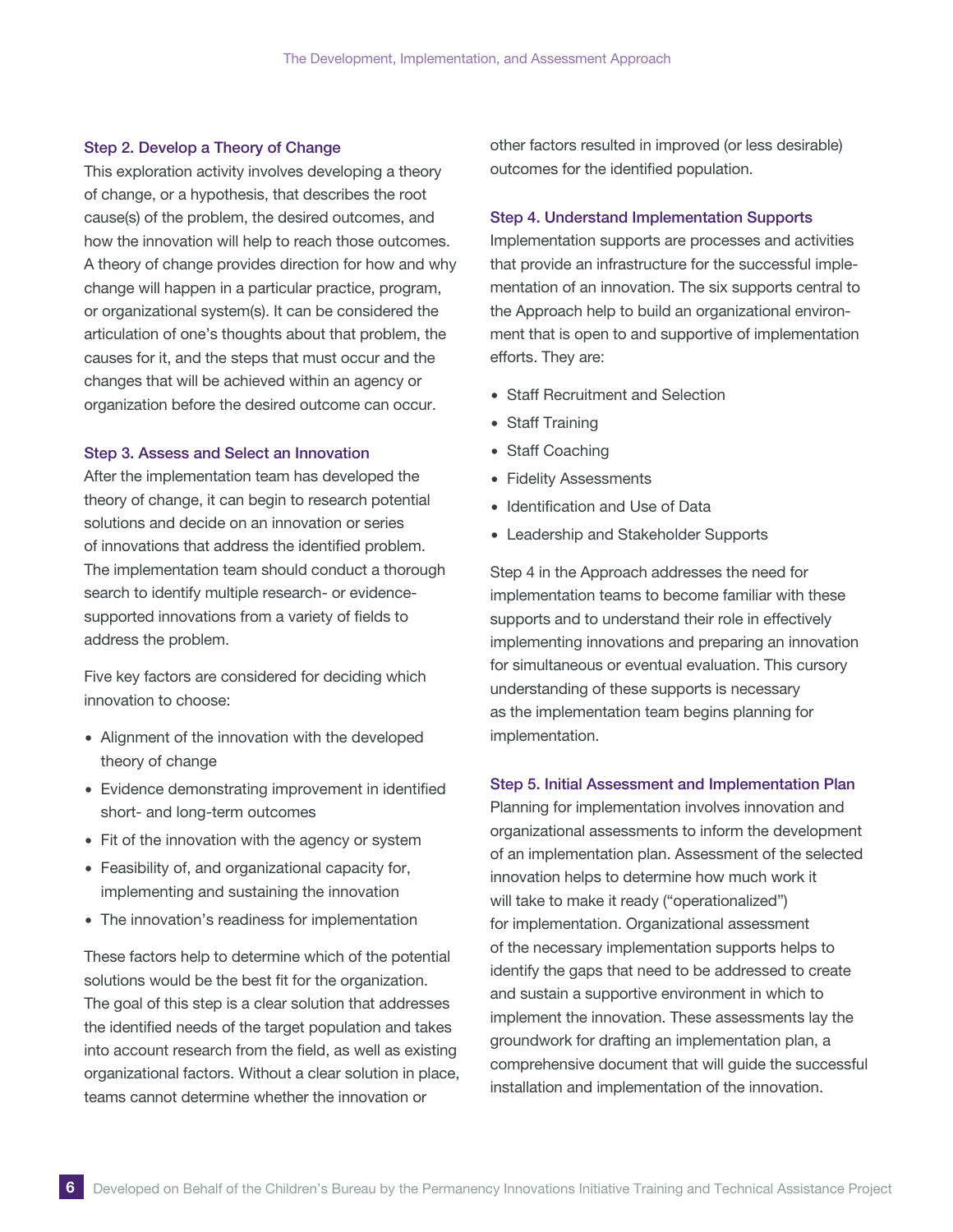<span id="page-9-0"></span>

#### installation Stage

The purpose of the installation stage is to review and refine existing teaming structures, develop practice profiles or adapt innovation manuals to operationalize the innovation, and build the infrastructure to support implementation.

The Approach organizes the following two steps within the installation stage:

- ∙ Develop or Adapt the Innovation
- ∙ Develop or Adapt Implementation Supports

#### Step 6. Develop or Adapt the Innovation

The installation activities within the Approach help to make the innovation operational by developing practice profiles or adapting established practice manuals. A practice profile is a tool that describes how the innovation works in everyday practice by articulating the essential functions of the innovation and the activities needed to deliver the innovation as intended. Clearly defining the essential functions outlines how practitioners will conduct the innovation.

Essential Functions –The activities or strategies that a practitioner engages in to address the identified problem. Essential functions are based on research evidence and are used to guide what practitioners do and how they do it.

Step 7. Develop or Adapt Implementation Supports

Clearly operationalizing the innovation, through practice profiles for example, provides a framework for developing sustainable implementation supports for the innovation. Implementation supports include policies and procedures, staff selection criteria, training curriculum and protocols, coaching plans, and fidelity assessment processes. Activities include:

- ∙ Defining formal leadership and stakeholder roles and responsibilities
- ∙ Articulating staff recruitment strategies and using data to continuously improve it
- ∙ Creating an approach to design and deliver training
- ∙ Developing a coaching model
- ∙ Developing a fidelity assessment that measures practitioners' adherence to the essential functions and competence in delivering them



#### Initial Implementation Stage

The purpose of the initial implementation stage is to: (1) test critical elements, such

as key processes and data collection activities, and (2) modify early-occurring components so that innovation processes are improved and implementation supports are supporting the right processes. Testing can also be a valuable strategy to further identify and operationalize the essential functions of the innovation. This stage examines the functionality and relevance of the teaming structure and ensures that teams continue to be relevant, functional, and sustainable and can weather transitions in team members. During this initial implementation, children and families begin to receive the innovation, all components of the innovation are at least partially in place, and the implementation supports begin to function.

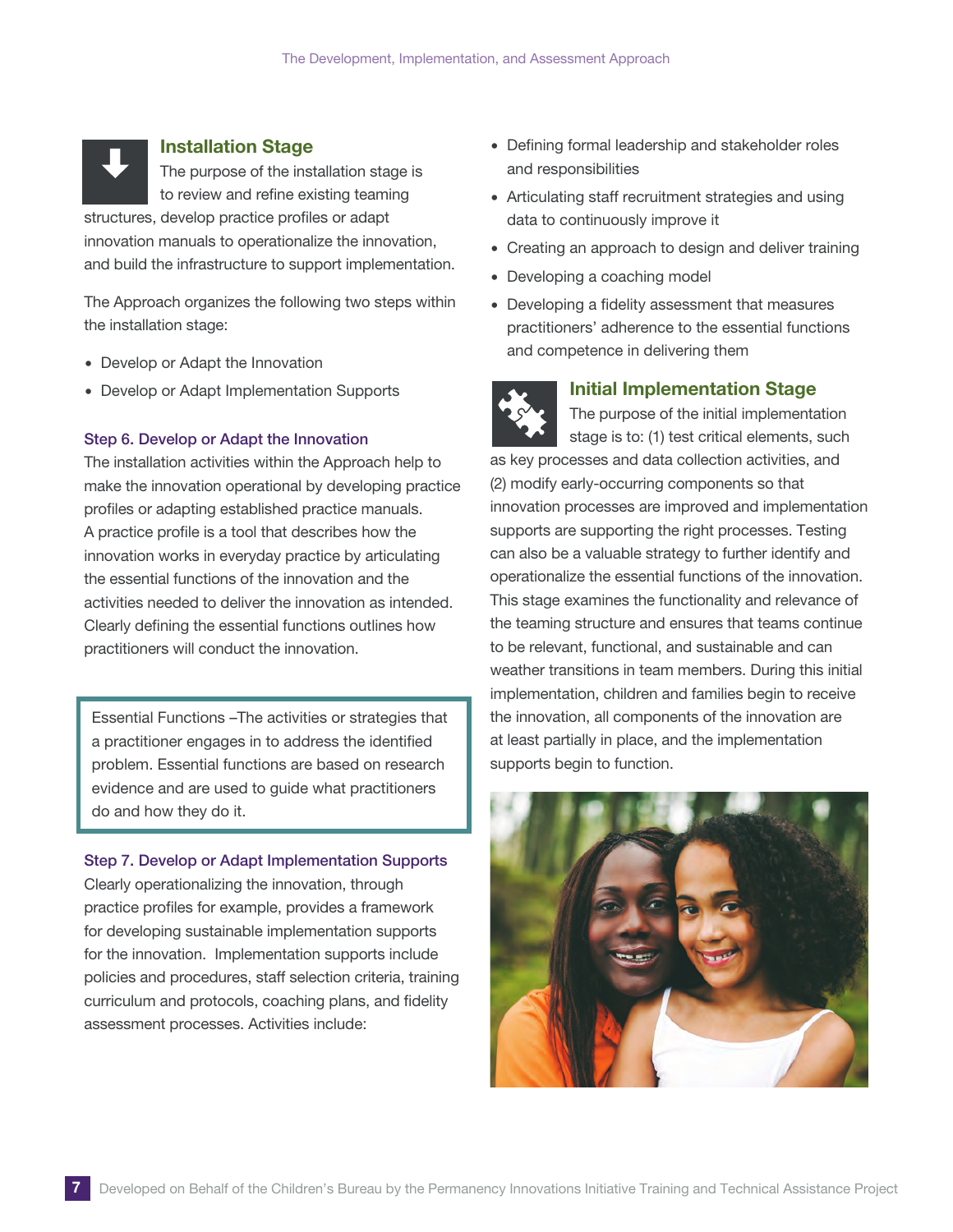<span id="page-10-0"></span>One step, Initial Implementation and Testing, is outlined within the Initial Implementation Stage.

#### Step 8. Conduct Initial Implementation and Testing

In this step, teams identify the parts of an innovation that may need to be tested and modified before full implementation. Known as usability testing, this process improves the innovation, implementation supports, and data collection process.

Through the use of Plan, Do, Study, Act (PDSA) rapid cycle testing, the implementation team can detect strengths and gaps in implementation of the innovation. The point is to gather information and learn as much as possible from the available examples. By "testing" the innovation as it is expected to be implemented, improvements can be made quickly from one cycle to the next. PDSA is the process of:

- ∙ Planning for testing the identified element (e.g., innovation component, data collection process) (Plan)
- ∙ Conducting the identified element (Do)
- ∙ Gathering feedback and examining the results (Study)
- ∙ Deciding whether and where to make improvements (Act)



#### Full implementation Stage

The purpose of the full implementation stage is to continue to: (1) test critical elements, and (2) use data to strengthen and improve the innovation and implementation supports. This stage again examines the functionality and relevance of the teaming structure and ensures that implementation teams continue to be relevant, functional, and sustainable and can weather transitions in team members. Full implementation means practitioners are skilled in delivering the services, implementation supports are institutionalized, and the innovation is fully operationalized in the system or program.

The Approach organizes the following two steps within the full implementation stage:

- ∙ Monitor and Assess the Innovation
- ∙ Plan for Sustaining the Innovation

#### Step 9. Monitor and Assess the Innovation

This step within the Approach focuses on the essential tasks of continuous monitoring and assessment of the innovation and the implementation supports, including identifying and refining key performance indicators. The purpose of this step is to continuously improve the implementation of the innovation, institutionalize organizational and system changes, and sustain the innovation through data-driven decision-making and feedback loops.